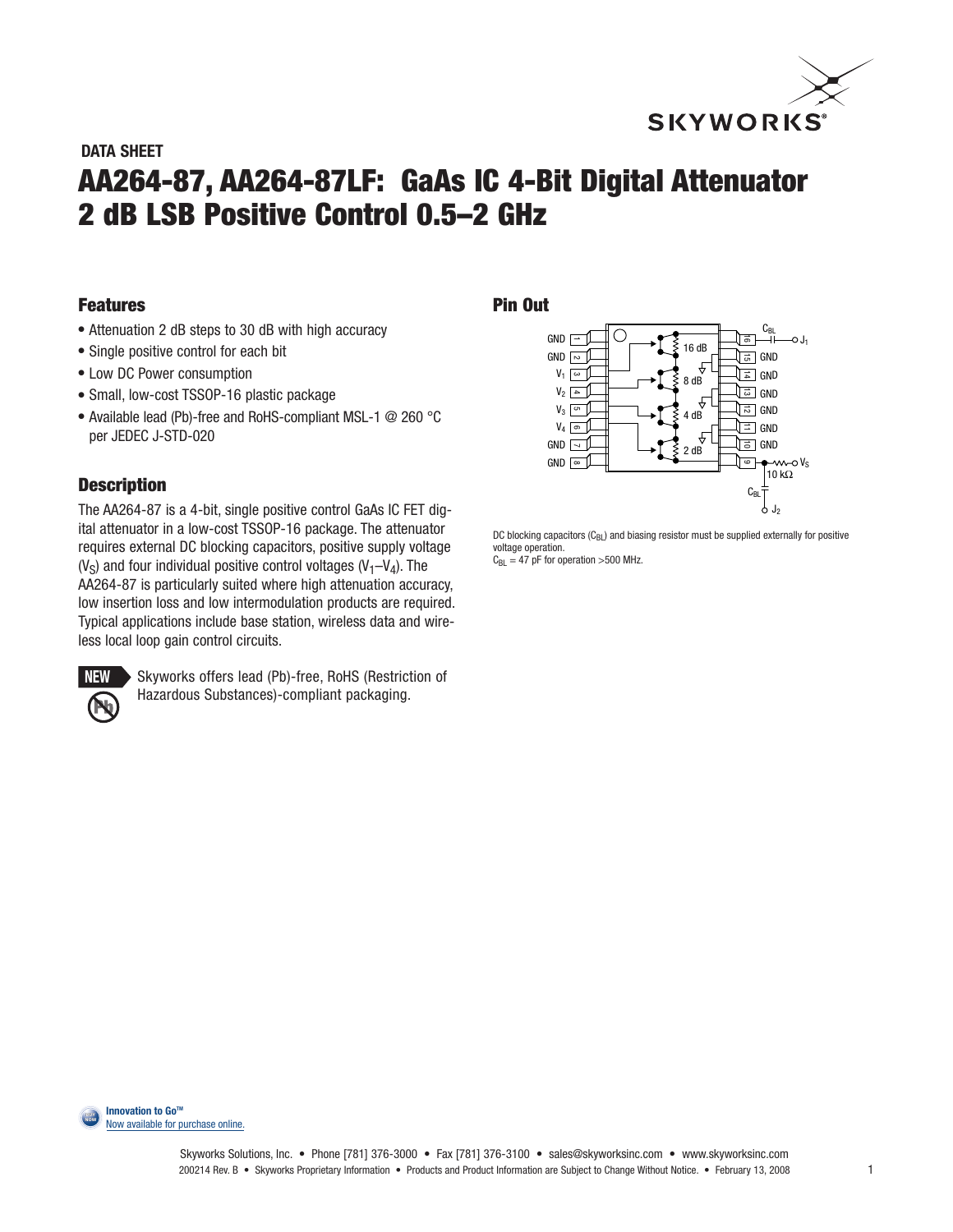# **Electrical Specifications**

## **-40 °C < T < +85 °C, ZO = 50** Ω**, VCTL = 0/5 V, unless otherwise specified.**

| <b>Parameter</b>                      | <b>Condition</b>                       | <b>Frequency</b> | Min.                           | Typ.                           | Max.             | <b>Unit</b> |
|---------------------------------------|----------------------------------------|------------------|--------------------------------|--------------------------------|------------------|-------------|
| Insertion loss                        |                                        | $0.5 - 1.0$ GHz  |                                | 1.6                            | 2.0              | dB          |
|                                       |                                        | $1.0 - 2.0$ GHz  |                                | 1.8                            | 2.4              | dB          |
| Attenuation range                     |                                        |                  | 30                             |                                | dB               |             |
| Attenuation accuracy                  |                                        | $0.5 - 1.0$ GHz  | $\pm$ (0.2 + 3% of attenuation |                                | dB               |             |
|                                       |                                        |                  |                                | setting in dB)                 |                  |             |
|                                       |                                        | $1.0 - 2.0$ GHz  |                                | $\pm$ (0.3 + 5% of attenuation |                  | dB          |
|                                       |                                        |                  | setting in dB)                 |                                |                  |             |
|                                       |                                        | $1.0 - 2.0$ GHz  |                                | $\pm$ (0.3 + 6% of attenuation |                  | dB          |
|                                       |                                        |                  | setting in dB)                 |                                |                  |             |
| VSWR (Input/Output)                   |                                        | $0.5 - 0.8$ GHz  |                                | 1.8:1                          | 2.2:1            |             |
|                                       |                                        | $0.8 - 2.0$ GHz  |                                | 1.5:1                          | 2.0:1            |             |
| Switching characteristics             | $T = 25 °C$                            |                  |                                |                                |                  |             |
| Rise, fall                            | 10/90% or 90/10% RF                    |                  |                                | 150                            |                  | ns          |
| On, off                               | 50% CTL to 90/10% RF                   |                  |                                | 300                            |                  | ns          |
| Video feedthru                        | $T_{\text{RISE}} = 1$ ns, BW = 500 MHz |                  |                                | 70                             |                  | mV          |
| Input power for 1 dB compression      | $V_S = 3 V$                            | $0.5 - 2.0$ GHz  | 15                             | 21                             |                  | dBm         |
|                                       | $V_S = 5 V$                            | $0.5 - 2.0$ GHz  | 21                             | 27                             |                  | dBm         |
| Intermodulation intercept point (IP3) | For two-tone input power 5 dBm         |                  |                                |                                |                  |             |
|                                       | $V_S = 3 V$                            | $0.5 - 2.0$ GHz  | 36                             | 44                             |                  | dBm         |
|                                       | $V_S = 5 V$                            | $0.5 - 2.0$ GHz  | 37                             | 45                             |                  | dBm         |
| Control voltages                      | <b>VLOW</b>                            |                  | $\mathbf 0$                    |                                | 0.2              | V           |
|                                       | V <sub>HIGH</sub>                      |                  | 3                              |                                | 5.0              | V           |
| Supply voltages                       | $V_{\text{CTL}} = 5 V$                 |                  | $V_{HIGH}$ -0.2                |                                | $V_{HIGH} + 0.2$ | V           |
| Control port current                  | $V_{\text{CTL}} = V_{\text{LOW}}$      |                  |                                |                                | 20               | μA          |
|                                       | $V_{\text{CTL}} = 3 V$                 |                  |                                |                                | 100              | μA          |
|                                       | $V_{\text{CTL}} = 5 V$                 |                  |                                |                                | 200              | μA          |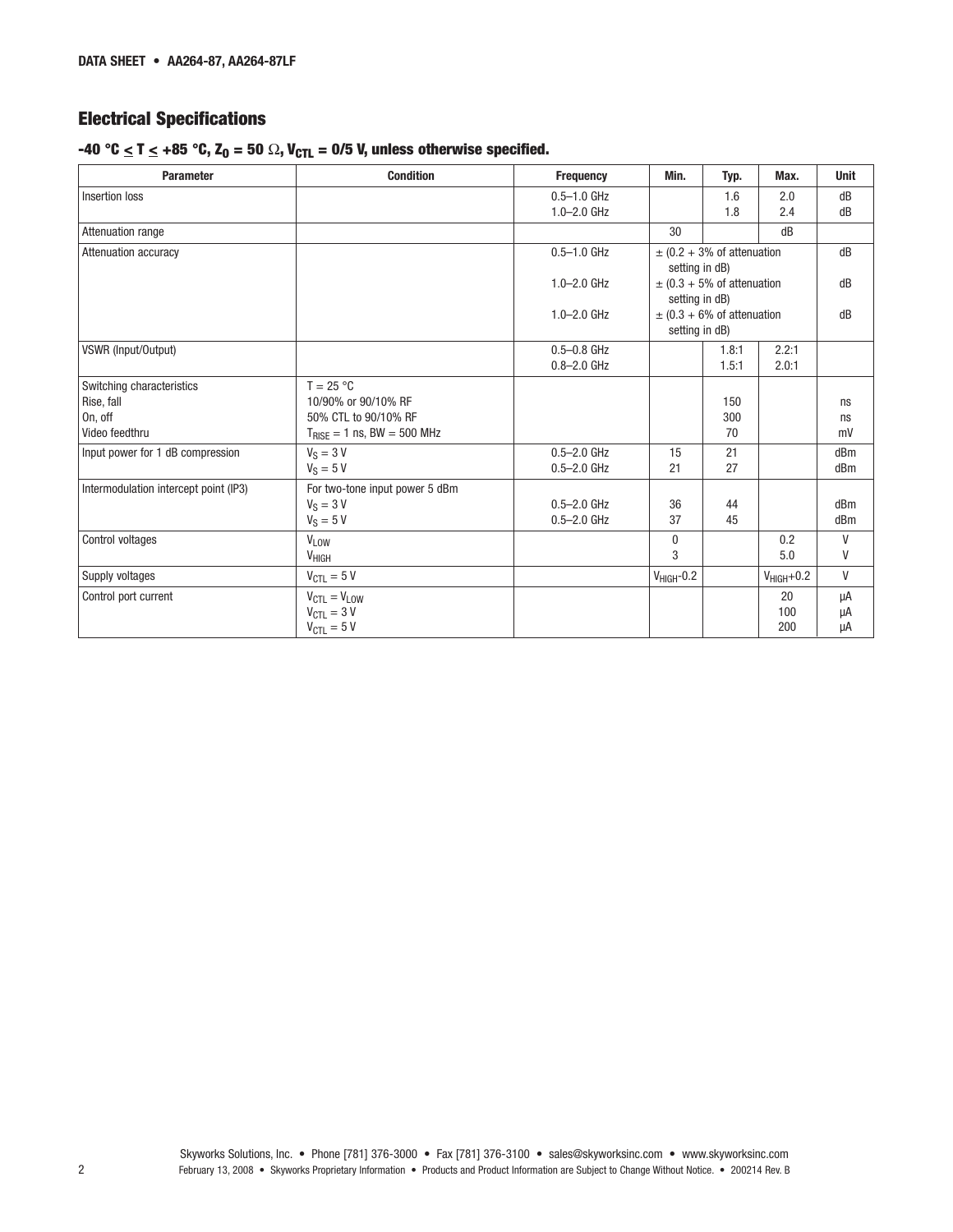### **Typical Performance Data**



 $Z_0 = 50 \Omega$ ,  $V_{\text{CTL}} = 0/5$  V, unless otherwise specified.

**Insertion Loss vs. Frequency**



**Temperature (500 MHz)**

### **Compression Point vs. Attenuation, Voltage, and Temperature**

| <b>Attenuation</b> | Input Power @ 1 dB Compression<br><b>Control</b> |               |             |                |
|--------------------|--------------------------------------------------|---------------|-------------|----------------|
| <b>State</b>       | Voltage (V)                                      | $25 °C$ (dBm) | 85 °C (dBm) | $-40$ °C (dBm) |
| Ins. Loss          | 5                                                | 29            | 28.9        | 29             |
| 2 dB               | 5                                                | 28.3          | 28.1        | 28.1           |
| 4 dB               | 5                                                | 35.2          | 34.7        | 35             |
| 8 dB               | 5                                                | 25.8          | 25.3        | 25.4           |
| 16dB               | 5                                                | 21.7          | 21.3        | 21.6           |
| 30 dB              | 5                                                | 24.4          | 23.2        | 27.2           |



**VSWR vs. Frequency (25 ˚C)**



**VSWR vs. Frequency (85 ˚C)**



Skyworks Solutions, Inc. • Phone [781] 376-3000 • Fax [781] 376-3100 • sales@skyworksinc.com • www.skyworksinc.com 200214 Rev. B • Skyworks Proprietary Information • Products and Product Information are Subject to Change Without Notice. • February 13, 2008 3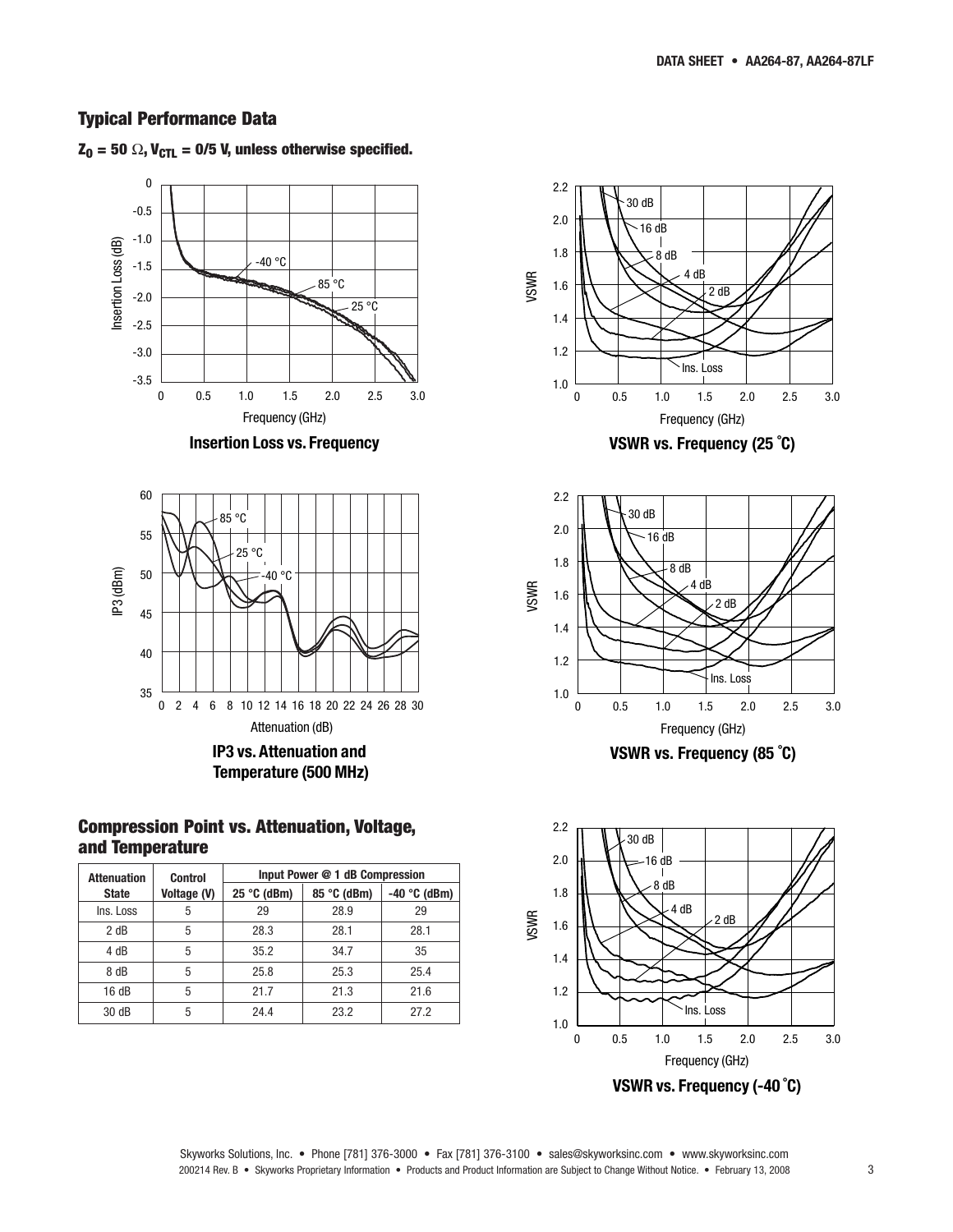

Skyworks Solutions, Inc. • Phone [781] 376-3000 • Fax [781] 376-3100 • sales@skyworksinc.com • www.skyworksinc.com February 13, 2008 • Skyworks Proprietary Information • Products and Product Information are Subject to Change Without Notice. • 200214 Rev. B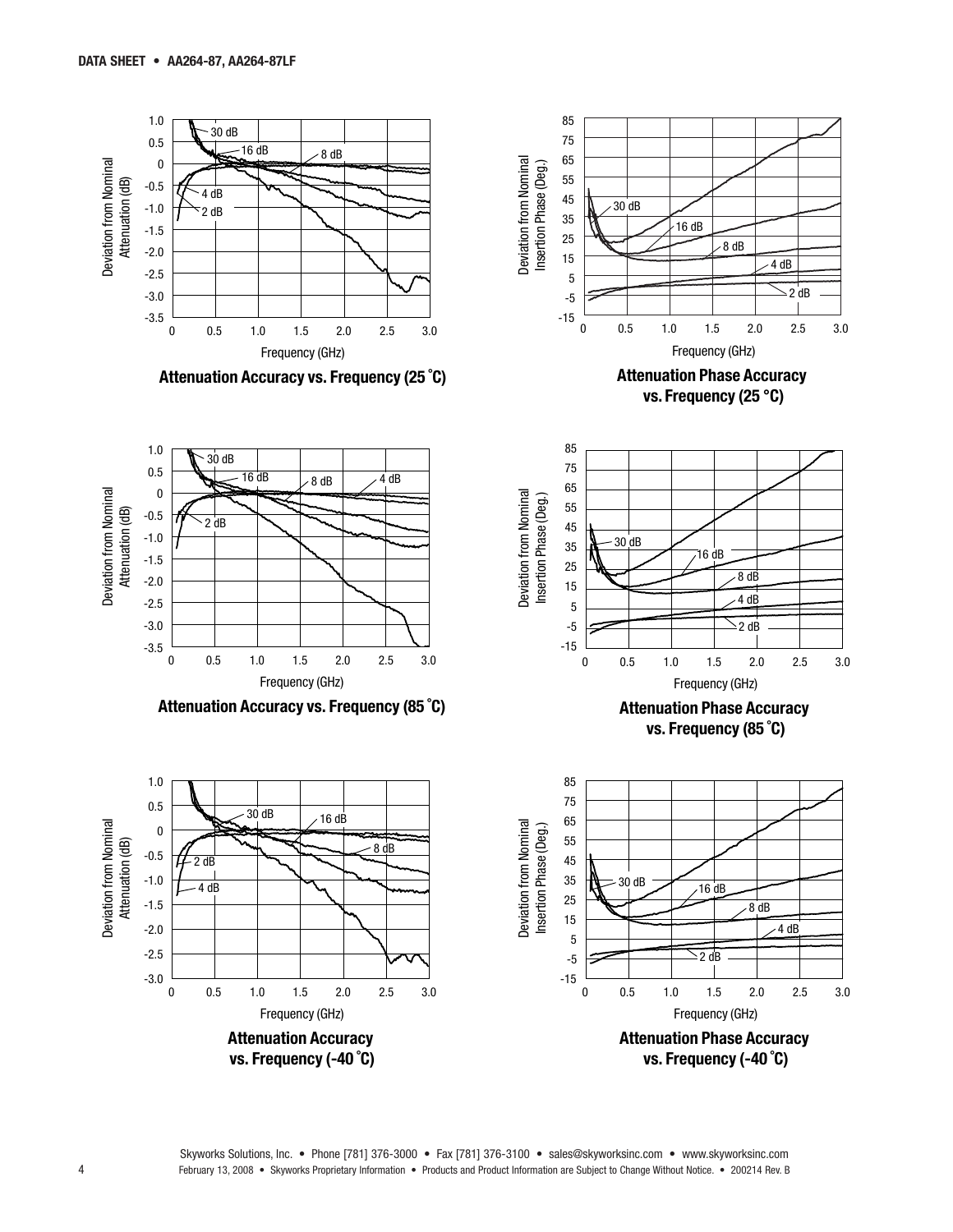### **Typical Performance Data (0, 3 V)**

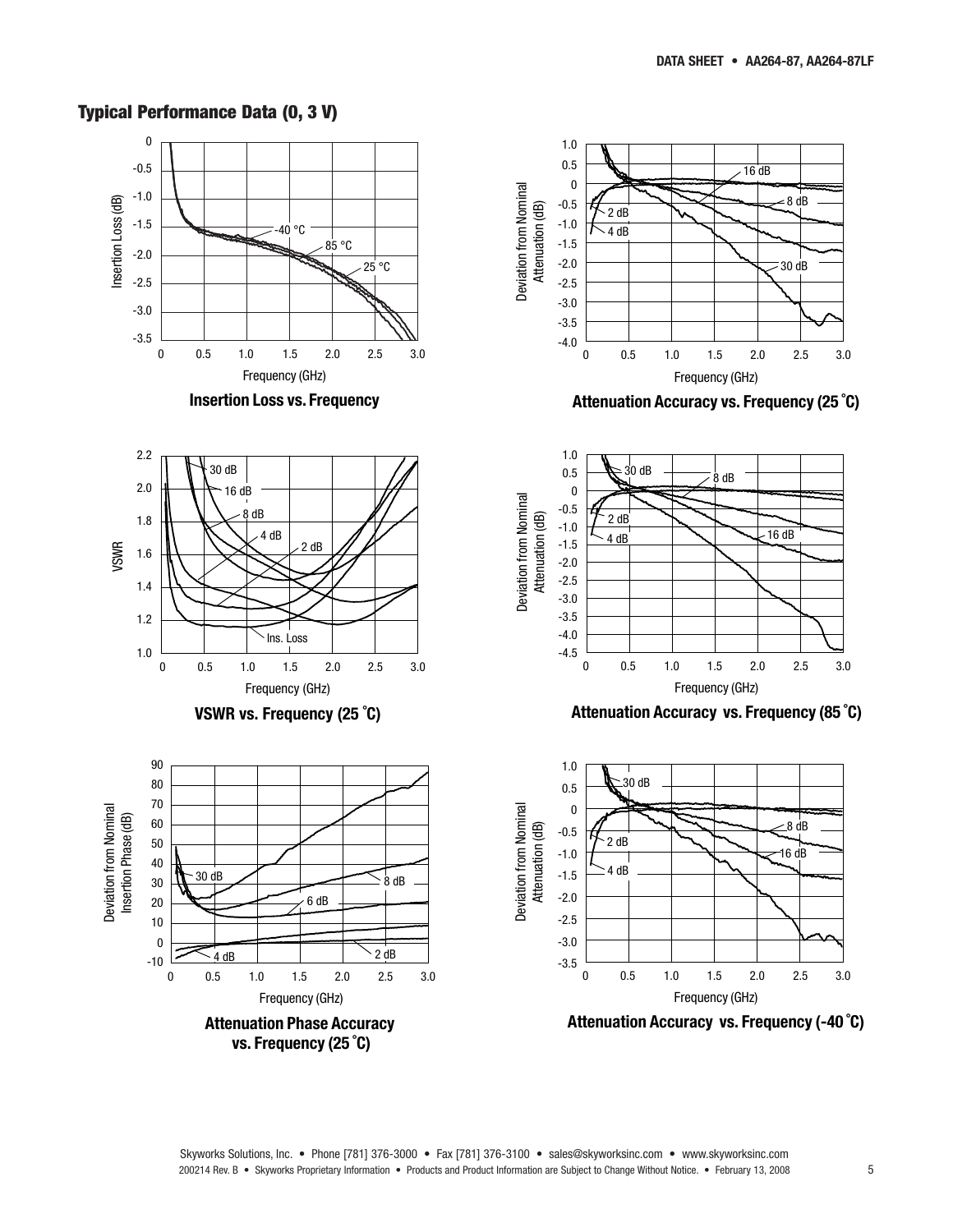

**IP3 vs. Attenuation and Temperature (500 MHz)**

#### **Truth Table**

| V1                | V <sub>2</sub>    | $V_3$             | $V_4$             | <b>Attenuation</b> |
|-------------------|-------------------|-------------------|-------------------|--------------------|
| 16 dB             | 8 dB              | 4 dB              | 2 dB              | $J_1-J_2$          |
| V <sub>HIGH</sub> | V <sub>HIGH</sub> | $V_{HIGH}$        | $V_{HIGH}$        | Reference I.L.     |
| V <sub>HIGH</sub> | $V_{HIGH}$        | V <sub>HIGH</sub> | 0                 | 2 dB               |
| V <sub>HIGH</sub> | V <sub>HIGH</sub> | 0                 | $V_{HIGH}$        | 4 dB               |
| V <sub>HIGH</sub> | 0                 | $V_{HIGH}$        | V <sub>HIGH</sub> | 8 dB               |
| 0                 | V <sub>HIGH</sub> | V <sub>HIGH</sub> | V <sub>HIGH</sub> | 16dB               |
| 0                 | 0                 | 0                 | $\theta$          | 30 dB max, atten.  |

 $V_{\text{HIGH}} = 3$  to 5 V (V<sub>S</sub> = V<sub>HIGH</sub>  $\pm$  0.2 V).

## **[Recommended](http://www.skyworksinc.com/products_display_item.asp?did=2071 ) Solder Reflow Profiles**

Refer to the *"Recommended Solder Reflow Profile"* Application Note.

#### **Tape and [Reel Information](http://www.skyworksinc.com/products_display_item.asp?did=2122 )**

Refer to the *"Discrete Devices and IC Switch/Attenuators Tape and Reel Package Orientation"* Application Note.

#### **Compression Point vs. Attenuation, Voltage, and Temperature**

| <b>Attenuation</b> | <b>Control</b> | Input Power @ 1 dB Compression |             |                |  |
|--------------------|----------------|--------------------------------|-------------|----------------|--|
| <b>State</b>       | Voltage (V)    | $25 °C$ (dBm)                  | 85 °C (dBm) | $-40$ °C (dBm) |  |
| Ins. Loss          | 3              | 21.7                           | 21.6        | 22.6           |  |
| 2 dB               | 3              | 21.2                           | 20.7        | 21.4           |  |
| 4 dB               | 3              | 34.3                           | 31          | 34.3           |  |
| 8 dB               | 3              | 33.6                           | 23          | 32.9           |  |
| 16 dB              | 3              | 18                             | 17          | 21.4           |  |
| 30 dB              | 3              | 22.4                           | 21.2        | 24.1           |  |

#### **Absolute Maximum Ratings**

| <b>Characteristic</b> | Value                                       |  |  |
|-----------------------|---------------------------------------------|--|--|
| RF input power        | 1 W > 500 MHz 0/8 V<br>0.5 W @ 50 MHz 0/8 V |  |  |
| Supply voltage        | 8 V                                         |  |  |
| Control voltage       | $-0.2$ V, $+8$ V                            |  |  |
| Operating temperature | $-40$ °C to $+85$ °C                        |  |  |
| Storage temperature   | $-65$ °C to $+150$ °C                       |  |  |

Performance is guaranteed only under the conditions listed in the specifications table and is not guaranteed under the full range(s) described by the Absolute Maximum specifications. Exceeding any of the absolute maximum/minimum specifications may result in permanent damage to the device and will void the warranty.

#### **TSSOP-16**



*CAUTION: Although this device is designed to be as robust as possible, ESD (Electrostatic Discharge) can damage this device. This device must be protected at all times from ESD. Static charges may easily produce potentials of several kilovolts on the human body or equipment, which can discharge without detection. Industry-standard ESD precautions must be employed at all times.*